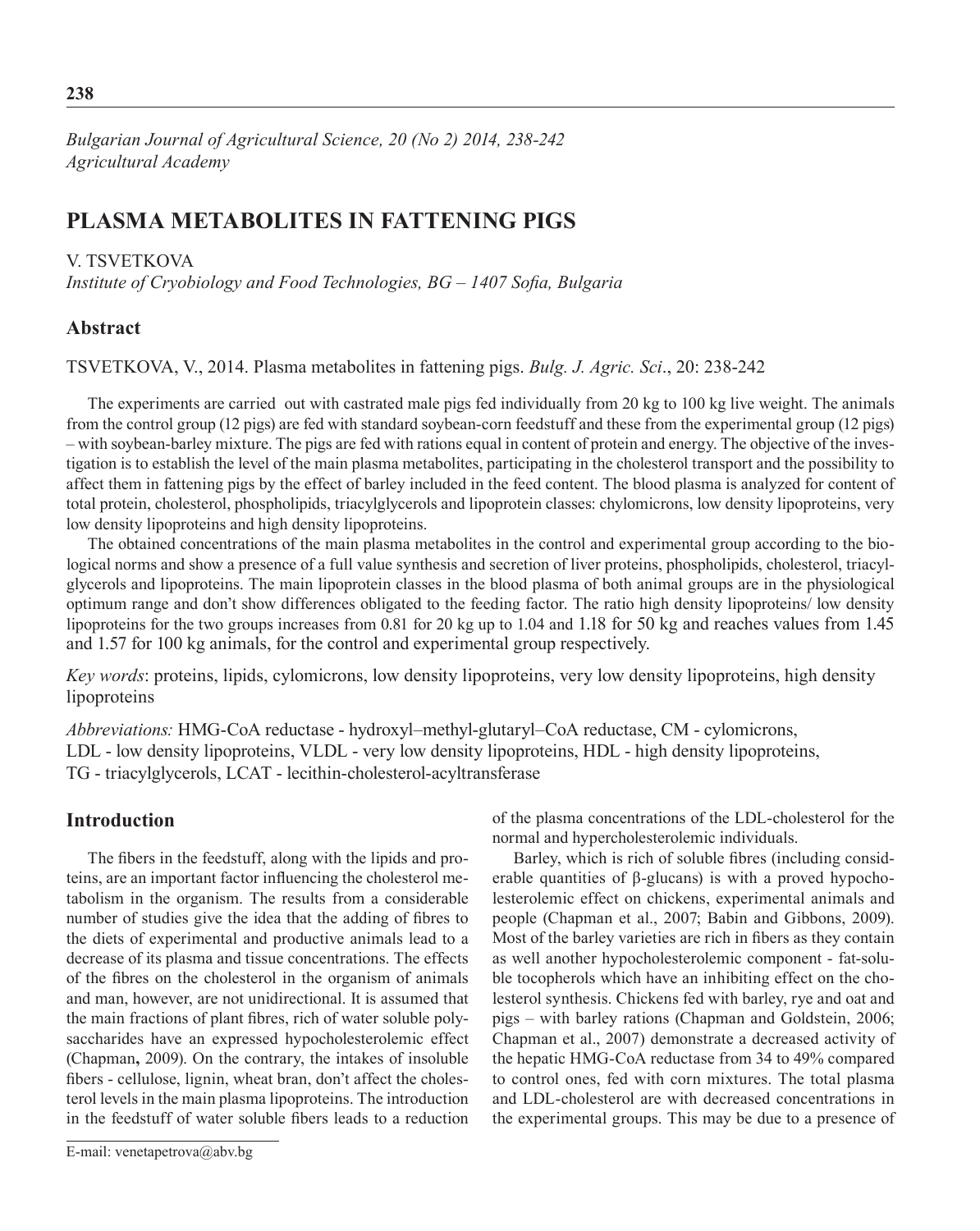soluble fibers and α-tocopherols in the experimental diets. Investigators relate it to the higher decomposition speed of the hepatic cholesterol to bile acids, their increased excretion and from there a lower concentration in the enterohepatic circulation.

The high sick rate of cardio vascular diseases and their proved relation with some plasma metabolites as total cholesterol, its content in main lipoprotein fractions, is a challenge for carrying out of thorough scientific investigations. The present study is related to the follow up of plasma metabolites, necessary for the synthesis of main lipoprotein fractions and the possibilities for changes of their correlations under the effect of age and the feeding factor in the case of fattening pigs.

## **Materials and Methods**

The experiment is carried out with male castrated pigs of the double-line hybrid fed and bred in individual boxes from 20 to 100 kg live weight. The blood samples are taken from the eye vein sinus, 14 hours after the last feeding at 20, 50 and 100 kg live weight of the pigs. The blood is immediately centrifuged at 700 x g for 30min at  $4^{\circ}$ C, and as an anticoagulant was used a12% EDTA solution. A blood plasma aliquot part is analyzed for content of main metabolites: total

| Ingradients, %    | $20 - 50$ kg             |                    | $50 - 100$ kg            |                    |  |
|-------------------|--------------------------|--------------------|--------------------------|--------------------|--|
|                   | control group            | experimental group | control group            | experimental group |  |
| Corn              | 73.53                    |                    | 79.51                    |                    |  |
| Barley            | $\overline{\phantom{a}}$ | 84.51              | $\overline{\phantom{a}}$ | 91.36              |  |
| Soybean isolate   | 21.21                    | 10.32              | 15.49                    | 3.61               |  |
| Alfalfa meal      | 22.01                    | 2.01               | 2.01                     | 2.01               |  |
| Vitamin premix*   | 0.62                     | .0.62              | 0.51                     | 0.51               |  |
| Mineral premix**  | 0.15                     | 0.15               | 0.15                     | 0.15               |  |
| Salt              | 0.35                     | 0.25               | 0.41                     | 0.41               |  |
| L-lysine, 98%     | 0.07                     | 0.21               |                          | 0.14               |  |
| Components:       |                          |                    |                          |                    |  |
| Protein, %        | 15.51                    | 15.54              | 13.57                    | 13.55              |  |
| $\text{Fat}\, \%$ | 2.97                     | 1.71               | 2.62                     | 2.38               |  |
| Fibers,%          | 3.47                     | 5.22               | 3.28                     | 5.14               |  |
| Protein/Energy    | 11.81                    | 11.85              | 9.93                     | 9.98               |  |

#### **Table 1 Nutrient composition of the diets**

protein (Lowry et al., 1951), cholesterol (Sperry and Webb, 1950), phospholipids (Touchstone et al., 1980) and lipoprotein fractions. Lipoproteins are separated by sequential ultracentrifugation (Hatch and Lee, 1988) by using a Beckman ultracentrifuge. Plasma chylomicra are removed by rapid flotation into saline and VLDL, LDL and HDL are centrifuged for 1.09 x 10<sup>8</sup>, 1.37 x 10<sup>8</sup>, and 2.74 x 10<sup>8</sup> g-minutes, respectively. For each fraction, lipoproteins are aspirated from the top 1.5 cm of the tube. The statistical analysis of the obtained results is carried out by Snedecor and Cochran (1971).

## **Results and Discussion**

The animals of the control group are fed with standard mixture according by Bulgarian State Standard and the experimental group – with barley as a main grain component in the diet. The nutrient composition of the diets is showed in Table 1.

The pigs are fed with ratio equal in content of protein and energy  $-11.80 - 11.85$  at  $20\text{kg} - 50$  kg live weight and 9.93-9.98 at 50-100 kg live weight, respectively. The results from the analysis of the plasma protein (Table 2) show concentrations in all the three weight periods in the range of the physiological optimum from 8.71 to 9.61 g/100ml. This is an evidence for an absence of protein deficit in the feedstuff and

\* Vitamin premix: 725 000UI Vit A; 720 000UI Vit D<sub>3</sub>; 3.25g Vit E; 0.1g thiamin; 0.5g riboflavin; 3.5g cyancobalamin; 1.5g dicalcium pantothenate; 2.25g Vit B12; 35g cholin chloride.

\*\* Mineral premix: 30% FeSO<sub>4</sub> .7H<sub>2</sub>O; 8% MnSO<sub>4</sub>.5H<sub>2</sub>O; 2% CuSO<sub>4</sub>.5H<sub>2</sub>O; 20% ZnSO<sub>4</sub>.7H<sub>2</sub>O; 0.04% KIO<sub>3</sub>; 39.76%  $CaSO_{4}$ .2H<sub>2</sub>O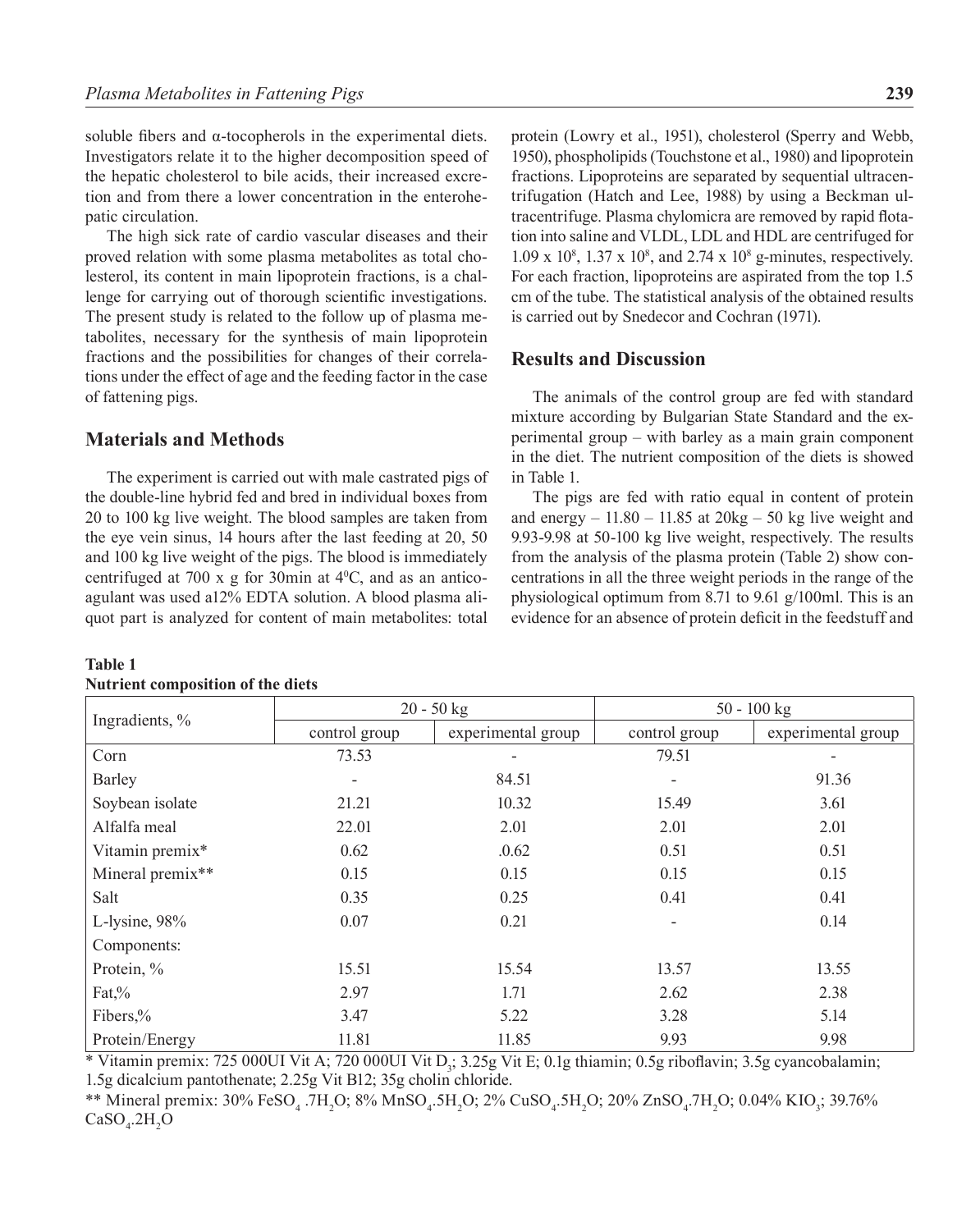presence of full value synthesis and secretion of hepar proteins in blood.

A reliable higher content of proteins (p≤0.05) for 100 kg animals compared to 20 kg animals, the control and experimental group has been established. The quantity of the plasma total phospholipids doesn't show significant changes with the age and live weight of the pigs. The correlation of their quantities with those of TG and cholesterol give a notion of the forming and secretion of lipoproteins with spectrum specific to this hybrid. The cholesterol content from 92 to 106 mg/100 ml, similar to that of triacylglycerols from 34 to 40 nM/100 ml for both groups is comparatively low which is probably due to a hybrid feature and it can be also a result of the presence of considerable quantities soybean protein in the diet. A cholesterol lowering effect of the barley plant fibers, proved in investigation chickens (Babin et al., 2007), has not been establ the experimental animals.

The chylomicrons (Figure 1), synthesized in the intestinal wall and participating in the tissue lipid (Mansbach and Siddi, 2010) exchange by the lymph and the blood flow are with low concentrations in the plasma of the control and experimental animals.

Reliable differences related to age as well as a result of varied feeding rations have not been established. This is probably connected to the fact that the pigs are fed with mixtures with relatively low lipid content. The limited quantities of available lipids for chylomicron synthesis in the intestinal mucosa lead to a relatively low level of chylomicrons forming. The lipoproteins with very low density, participating together with the chylomicrons in the transport of fatty acids as TG to the peripheral tissues, are in the limits of the norm and correspond to the data obtained by Hevonoja et al. (2000), Jonas and Phillips (2008), and Weber (2009) from experiments with pigs fed with standard corn-soybean rations. The observed changes in the VLDL

#### **Table 2 Plasma metabolites**

plasma levels with the pig age and live weight growing are insignificantly. The absence of significant differences in the correlation between the animals of the three weight classes show that the established levels of the ration carbohydrates and proteins create conditions both for the normal flow of the lipids and apoprotein CII and E synthesis in the liver and for the VLDL secretion in the pigs blood plasma during the whole fattening period. Probably of importance for the not high TG and VLDL concentrations is the presence of considerable starch quantities in the feeding rations of the control and experimental groups (Jenkins et al., 2003; Fielding and Fielding (2008)).

The substitution of corn as main grain components for the control group rations with barley for the experimental group doesn't lead to changes in plasma VLDL concentrations. These results correspond to the established changed levels added fibres to the feedstuff (Chapman and Goldstein, 2006). The adding of wheat bran to high-lipid, cholesterol-containing rations lead to a considerable decrease of the VLDL-tryaglycerols plasma concentrations. The main plasma choles-



**Fig. 1. Main plasma lipoprotein classes, %**

| ions with | These results correspond to the established changed levels    |
|-----------|---------------------------------------------------------------|
| ished for | of the plasma TG and VLDL-triacylglycerols for the experi-    |
|           | mental animals fed with low-lipid, low-cholesterol diets with |

|                                | $20 \text{ kg}$ | $50 \text{ kg}$ |                        | $100 \text{ kg}$  |                       |
|--------------------------------|-----------------|-----------------|------------------------|-------------------|-----------------------|
| Plasma metabolites             |                 | Control group   | Experimentall<br>group | Control group     | Experimental<br>group |
| Total protein, g/100 ml        | $8.71 \pm 0.11$ | $9.47 \pm 0.13$ | $9.18 \pm 0.21$        | $9.61 \pm 0.16$ ° | $9.15 \pm 0.10^d$     |
| Total phospholipids, mg/100 ml | $69 \pm 7$      | $89 \pm 7$      | $73 \pm 5$             | $80 \pm 3$        | $98 \pm 5^k$          |
| Cholesterol, mg/100 ml         | $96 \pm 3$      | $95 \pm 2$      | $92 \pm 7$             | $105 \pm 7$       | $106 \pm 2^{j}$       |
| Triacylglicerols, nM/100ml     | $40 \pm 8$      | $39 \pm 7$      | $34 \pm 5$             | $34 \pm 3$        | $39 \pm 3$            |

\*p≤0,05; а-20/50 kg control; b-20/50 kg trial; c-20/100 kg control;

d-20/100 kg trial; e- 50 control/50 kg trial;

f- 50 control/100 kg control;  $j-$  50 trial/100 kg trial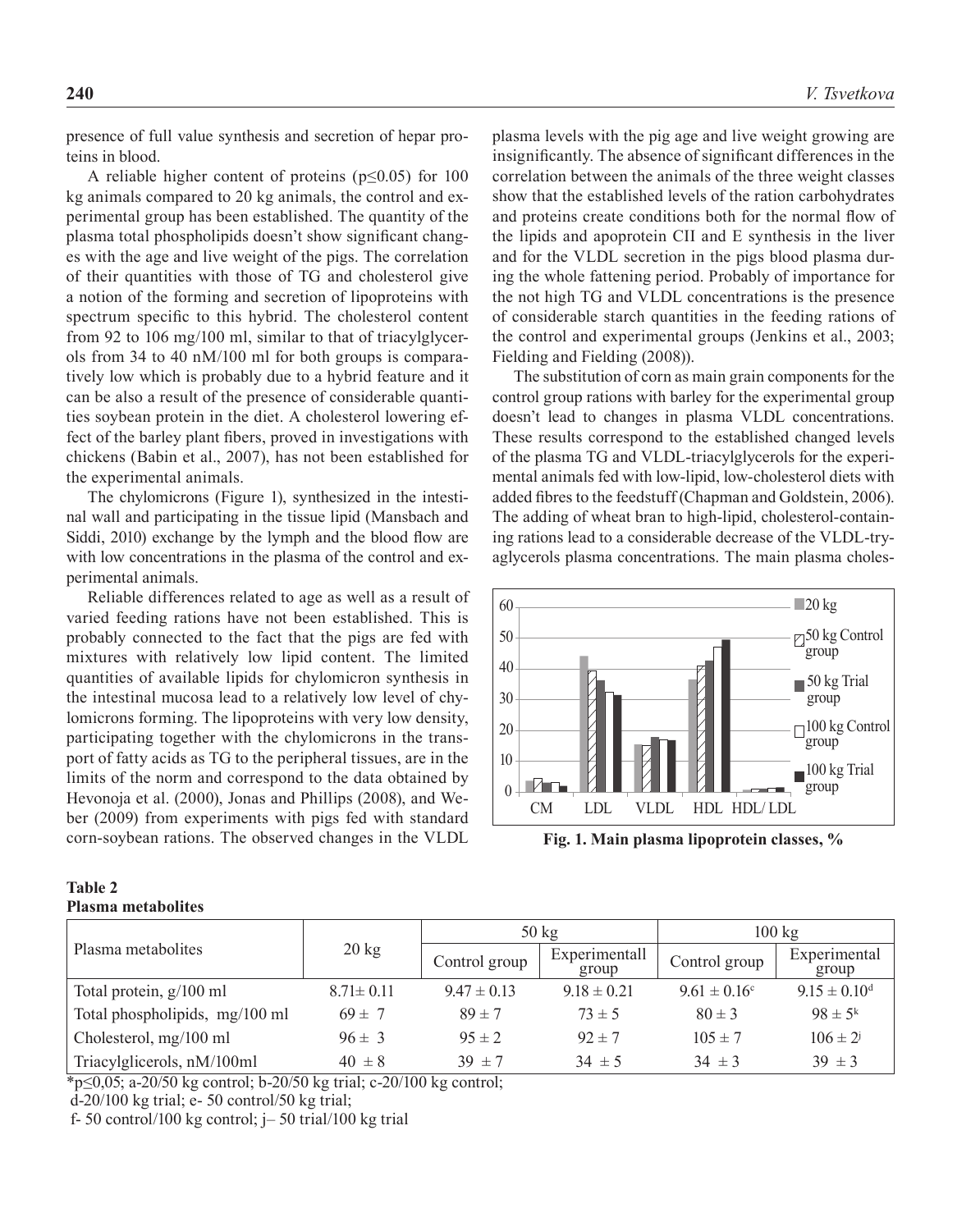terol carrier for pigs are LDL (Hevonoja et al., 2000; Weber et al., 2009), whose major role is to transfer the cholesterol to the tissues for membrane synthesis. Their levels are considerably higher in the plasma of the fattened animals compared to those of chylomicrons and VLDL. The decreased LDL content proved for 100 kg control and experimental groups compared to 20 kg animals is related to age characteristics of the pigs and is probably a hybrid feature. It is known (Brown, 2007) that in a number of cases with the growing of the animals age and live weight an increase of the total plasma and LDL-cholesterol is observed. For the animals of the bilinear hybrid the total cholesterol content doesn't change considerably and the LDL plasma concentration is decreased. Probably of importance here is the participation of soybean protein in the diets of both animal groups. The effect of the soybean protein is may be due to an increased ileal and faecal cholesterol secretion or it is possible that the plant proteins may lead to a greater transfer of cholesterol from the plasma to the tissues (Fielding and Fielding, 2008).This is connected with changed in the tissue receptor mechanism. However, in other experiments (Chapman, 2009) it is pointed that the nature of the protein source from the ration doesn't affect the plasma lipoprotein profile. The changes for the circulating lipids, caused by varied experimental rations, depend on the sensitivity of the separate animal species and it is not rare when in one and the same species considerable variations are observed.

The HDL fraction is with a high relative share for both animal groups. With the advance of their growth and fattening, the level of their plasma concentration increases, as they are proved highest for the 100 kg control and experimental group, compared to the 20 kg. The high HDL levels, secreted by the hepatocytes in the blood plasma, are connected with their participation in the transfer (reverse transport) of the cholesterol from the membrane structures to the liver for further decomposition (Jenkins et al., 2003; Jonas and Phillips, 2008). The absence of proved differences in the content of the main plasma lipids – TG, cholesterol, phospholipids for these animals is also corresponding to the obtained results. The considerable quantities soybean protein in both fed rations probably "masc" the cholesterol-lowering effect of the fibres in the mixtures for the experimental groups. It is considered that the main fractions plant fibres from the feedstuff, rich of water soluble polysaccharides cause a decrease of the total plasma and LDL cholesterol levels and increase of those of HDL cholesterol. The ratio HDL/LDL is with a tendency toward increase for the control and experimental animals with increased of live weight.

The results from the investigations of the plasma lipoprotein spectra give an idea of a normal course of their syn-

thesis and secretion in the blood plasma for the animals fed with 100% corn as well as with 100% barley in the mixtures. Under the conditions of the carried out experiments the increasing of the ratio HDL/LDL with the age an live weight of the pigs from the experimental group favors the achievement of a muscle and fat tissue with good taste and dietetic qualities.

#### **Conclusion**

The obtained results for content of main plasma metabolites: total protein, phospholipids, cholesterol and triacylglycerols for the investigated animals from the control and the experimental group are according to the physiological norms.

The experiment shows that the applied feeding provides for the introduction in the organism of the necessary substrates for normal forming and secretion of the plasma lipoproteins.

The established concentrations for the plasma chylomicrons, VLDL, LDL and HDL in control and experimental animals don't show differences resulting from the complete substitution of corn with barley in the feeding mixtures.

A reliable decrease of the LDL plasma concentrations (p≤0.01) in 100 kg control and experimental group compared to 20 kg animals has been established, while the VLDL level remains relatively constant.

The HDL values increases considerably with the age and live weight ( $p \le 0.01$ ) for the animals from the experimental and control group. The ratio HDL/LDL, which is of importance for the atherogenic process, increases with the age and live weight. This creates conditions for obtaining of animal production with favorable qualities in terms of dietetics.

## **References**

- **Babin***,* **P. and G. Gibbons,** 2009. The evolution of plasma cholesterol: Direct utility or a "spandrel" of hepatic lipid metabolism? *Prog. Lipid Res*., **48**: 73-91.
- **Bligh, E. and W. Dyer,** 1959. A rapid method of total lipid extraction and purification. *Can. J. Biochem. Physiol*., **37:** 911-917.
- **Brown, W.,** 2007. High-density lipoprotein and transport of cholesterol and triglyceride in blood. *J. Clin. Lipid***.***,* **1**: 7-19.
- **Chapman, M.,** 2009. Animal lipoproteins: chemistry, structure and comparative aspects. *J. Lipid Res*., **40**: 789-853.
- **Chapman, M. and S**.**Goldstein,** 2006. Comparison of the serum low density lipopro-tein and of its apoprotein in the pig, rhesus monkey and baboon, and that in man. *Atherosclerosis*, **55**: 267-291.